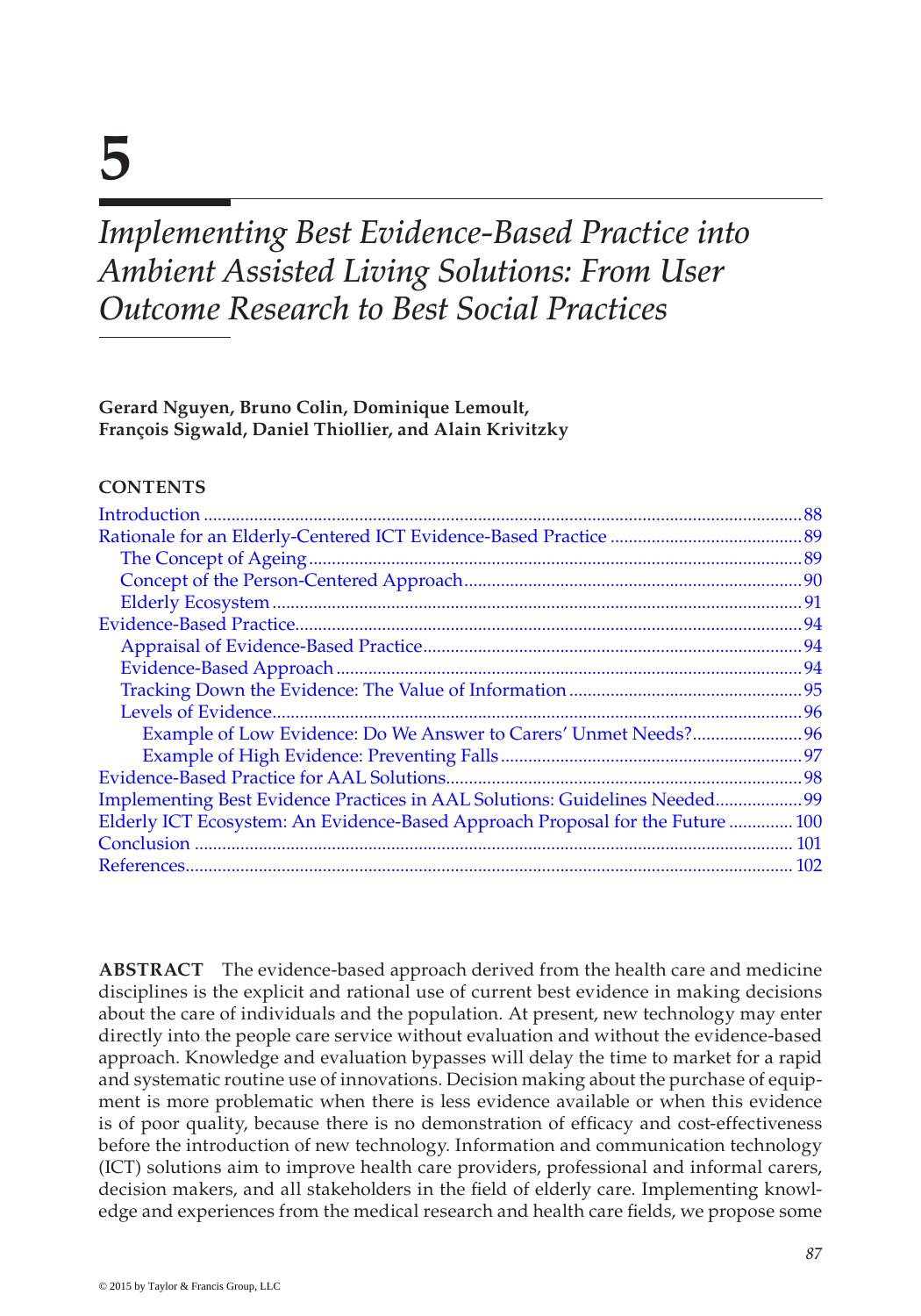<span id="page-1-0"></span>recommendations for an evidence-based approach in *gerontotechnology* and ICT solutions. The final outcomes of any intervention in the elderly population would ensure well-being and good health and the improvement of quality of life by respecting the autonomy of a potentially frail and vulnerable population. Besides the technology development of ICT solutions, an evidence-based approach including a clinical research–like program would be necessary. Translational research using models from the health care and medicine disciplines will provide added value and also help to spread the use of cost-effective ICT solutions in the elderly. A call to action implementing evidence-based practice into ambient assisted living (AAL) organization and call procedures may be challenging.

Let us hope that our desire to use it for the good of the person is stronger than the temptation to use it for our own convenience.

#### **Richard Fleming**

**Key Words:** *evidence-based practice, evidence-based health care, evidence-based medicine, gerontology outcomes, elderly ecosystem, cost-effectiveness, guidelines, best-practice recommendations.*

#### **Introduction**

Population ageing will have major implications for Organization for Economic Co-operation and Development (OECD) economies and societies over the next few decades, and many of these implications have been analyzed in depth (Jacobzone et al. 1999). The area in which the implications are obviously important is long-term care for the frail elderly. The results from research on the impact of age-specific disability trends have important implications in several areas but are specially relevant for the health and ageing dimensions of social policies, particularly with regard to long-term care policies. In pure financial terms, such trends suggest that caution is needed in inferring links between improvements in health and health care spending. It seems that better health can be acquired through better lifestyles and through appropriate access to new technologies like ICT. **EXEY WORDS:** *evides gerontology outcomes, eld*  $\frac{32}{25}$  **EXECUTE 11** and Development (OEC these implications have the implications are obtrom research on the ii in several areas but are policies, particularly we tr

We should always refer back to the double objective of the ambient assisted living (AAL) program to enhance the quality of life of older people and to strengthen the industry and the use of ICT in Europe (Cullen and Kubitshk 2008). The concept of AAL has to be understood as follows:

- To extend the time people can live in their preferred environment by increasing their autonomy, self-confidence, and mobility
- To support maintaining the health and functional capability of elderly individuals
- To promote a better and healthier lifestyle for individuals at risk
- To enhance security, to prevent social isolation, and to support maintaining the multifunctional network around the individual
- To support carers, families, and care organizations
- To increase the efficiency and productivity of used resources in ageing societies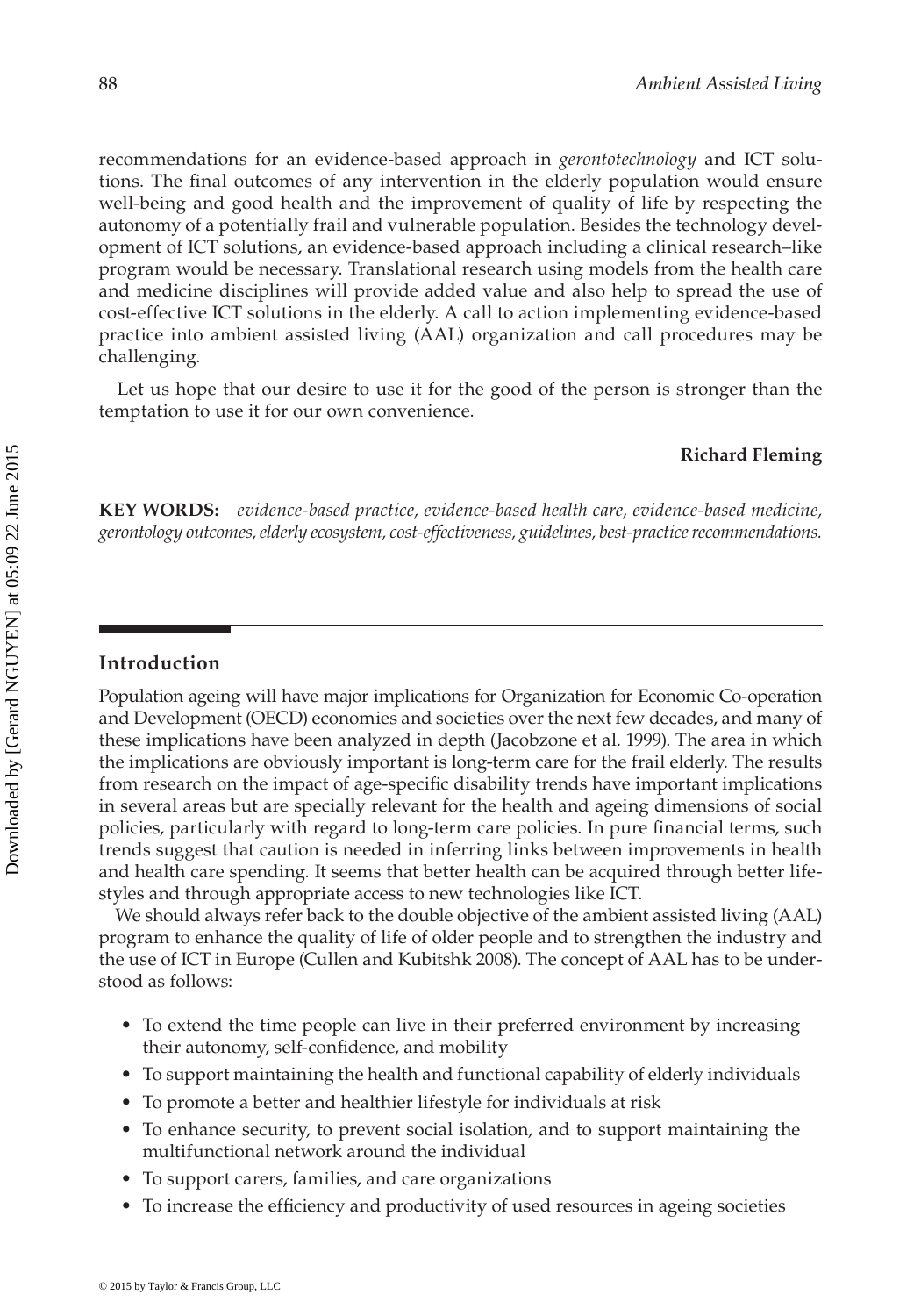<span id="page-2-0"></span>Thus, one may implement into practice the ambition of the AAL program in two opposite directions: to focus on the development of ICT for the elderly considering that the field is naive or to have a person-centered approach to the elderly and ICT development as part of the ecosystem. We will discuss the following key challenges of ICT for the elderly by considering

- The person-centered approach
- The evidenced-based practice methodology
- The application of evidence-based practice to AAL
- The strategies to implement best practices

Implementing knowledge and experiences from the medical research and health care fields, we will propose some recommendations for an evidence-based approach in *gerontotechnology* and ICT solutions. The final outcomes of any intervention in the elderly population will ensure well-being and good health and the improvement of quality of life by respecting the autonomy of a potentially frail and vulnerable population.

## **Rationale for an Elderly-Centered ICT Evidence-Based Practice**

#### **The Concept of Ageing**

The classical vision of ageing via the decline status, overestimated the burden of ageing and limited ICT development to compensation for deficiencies. Healthy ageing is likely to be of importance for the global cost of ageing.

The concept of ageing must be viewed from three dimensions: decline, change, and development.

- The term *ageing* can connote decline, and decline is not successful. After age 20, our senses slowly fail us. By age 70, we can identify only 50% of the smells that we could recognize at 40. Our vision in dim light declines steadily, until, by age 80, few of us can drive safely at night; by age 90, 50% of us can no longer use public transportation.
- • The term *ageing* also conveys development and maturation. Analogous to a grand cru wine evolving from bitterness to perfection, at 70, we are often more patient, more tolerant, and more accepting of affect (ours and that of others). We are more likely to tolerate paradox, to appreciate relativity, and to understand that every present has both a past and a future. Finally, like age itself, experience can only increase with time.

The Berlin Aging Study (Baltes and Mayer 2001) recently concluded, "Old age is not foremost a negative and problem-ridden phase of life." The MacArthur study of ageing (Seeman et al. 2001) also provided excellent support for the finding that our greater longevity is resulting in fewer, not more, years of disability. On one hand, after age 70, almost all of the subjects suffered at least one serious (chronic but treatable) illness, and many suffered up to five. Fifty percent had painful arthritis; after age 95, 50% experienced significant dementia. On the other hand, before age 95, less than 10% manifested dementia; 9 out of 10 still retained life goals. Example the interest of the concept of Agein<br>
The Concept of Agein<br>
The Concept of Agein<br>
The Concept of Agein<br>
The Concept of Agein<br>
The concept of Agein<br>
The concept of Agein<br>
The concept of agein<br>
development.<br>
• The t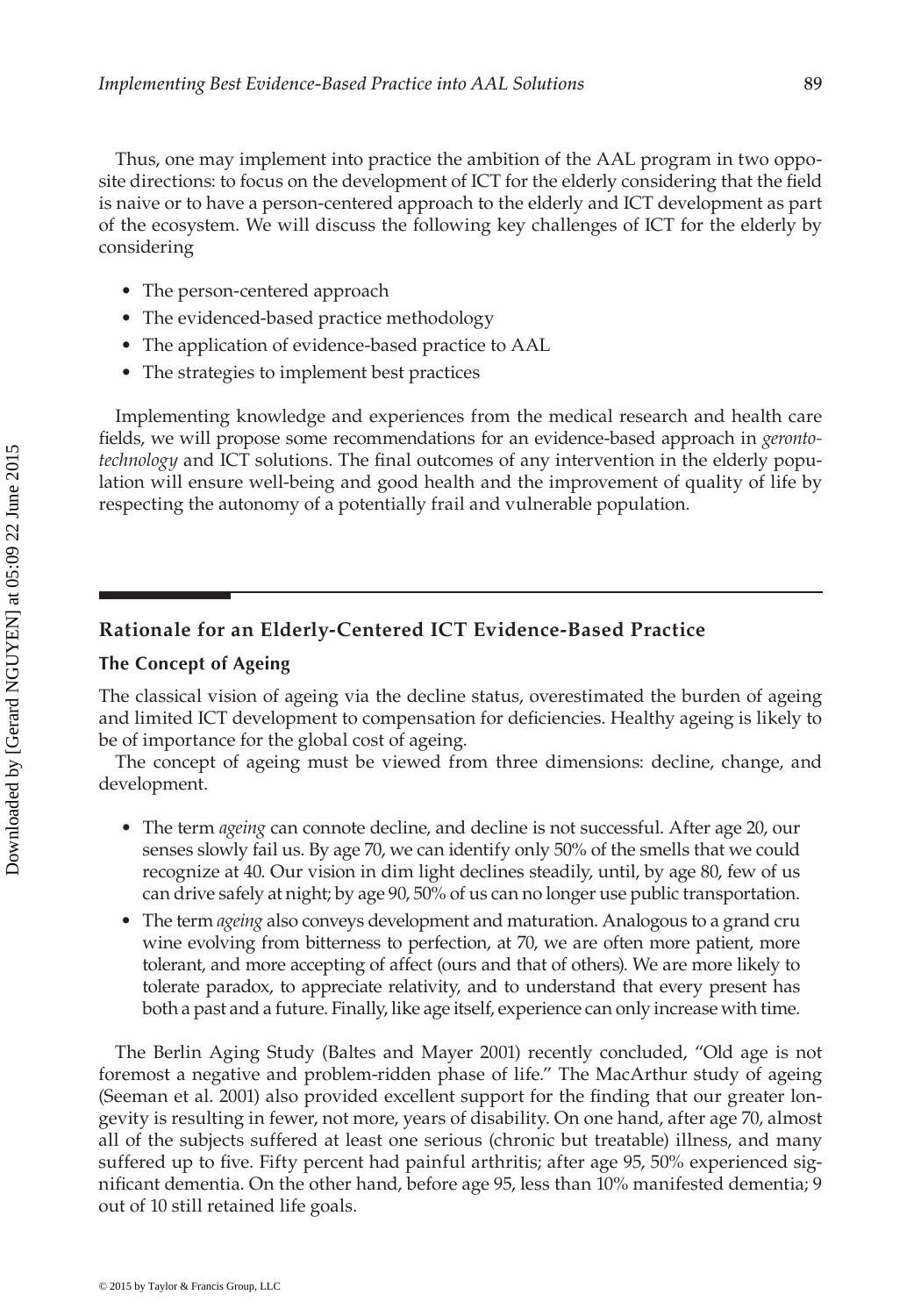<span id="page-3-0"></span>When we look at mental functioning, first, the bad news is that the Berlin Aging Study's old-old subjects (aged 85–100 years) resembled humans coping with severe stress. They experienced fewer positive emotions, more emotional loneliness, and a feeling that others controlled their lives. After age 90, only 50% felt they had a confidante.

The good news was that with the exception of dementia, there was not more mental illness among the elderly, even among the old-old. Like arthritis and hip fractures, even dementia should be viewed as a common, but not inevitable, consequence of longevity.

With increasing age, spirituality and serenity increase. By *serenity*, we mean faith, acceptance, and allowing someone else to take over (Berlin study). The strategies of *giving up* or of information seeking were more common among the young-old, whereas the more *Buddhist* strategy of perceiving life as *being without meaning* was preferred by the old-old. Coping strategies that did not change between ages 70 and 90 were humor and comparing oneself with others more severely afflicted. The two most important psychosocial predictors of successful ageing were high level of education and having an extended family network. In a hierarchical regression model, the important correlates of poor ageing (defined as dependence, dissatisfaction with living, and being bedridden) were trouble walking (mobility), poor vision, age per se, depression, and dementia.

Integration of these three ageing dimension concepts into ICT solutions would be the cornerstone of a development framework with a person-centered approach and also of an evidence-based approach. Implementing the third dimension, development, one could expect to have a positive health approach, described by Martin Seligman (2008), contrasting with the classical assistive ICT solutions focusing on deficiencies of the older person.

## **Concept of the Person-Centered Approach**

The person-centered approach was developed by Carl Rogers (1902–1987), who proposed new humanistic psychotherapy. Rogers trusted in people and believed that if a safe psychological environment existed, then all people would naturally move toward greater awareness and better fulfillment of their potentials.

The following potentials are within all of our actions in the field of ICT development for the elderly:

- 1. Sociability: the need to be with other human beings and a desire to know and be known by other people
- 2. Being trusting and trustworthy
- 3. Being curious about the world and open to experience
- 4. Being creative and compassionate

Today, there are many applications of Carl Rogers's approach in child care, patient care, elderly care, and relationship development that use his three guiding principles or *core conditions*, empathy, unconditional positive regard, and congruence. Patient- and family-centered care is an approach to the planning, delivery, and evaluation of health care that is grounded in mutually beneficial partnerships among patients, families, and health care practitioners. It is founded on the understanding that the family plays a vital role in ensuring the health and well-being of patients of all ages. The ultimate goal of patient- and family-centered care is to create partnerships among health care practitioners, patients, and families that will lead to the best outcomes and enhance the quality and safety of health care (Mead and Bower 2000). orial states of successful ageir<br>
work. In a hierarchical<br>
as dependence, dissating<br>
(mobility), poor vision,<br>
Integration of these<br>
cornerstone of a devel<br>
an evidence-based app<br>
expect to have a positi<br>
ing with the cl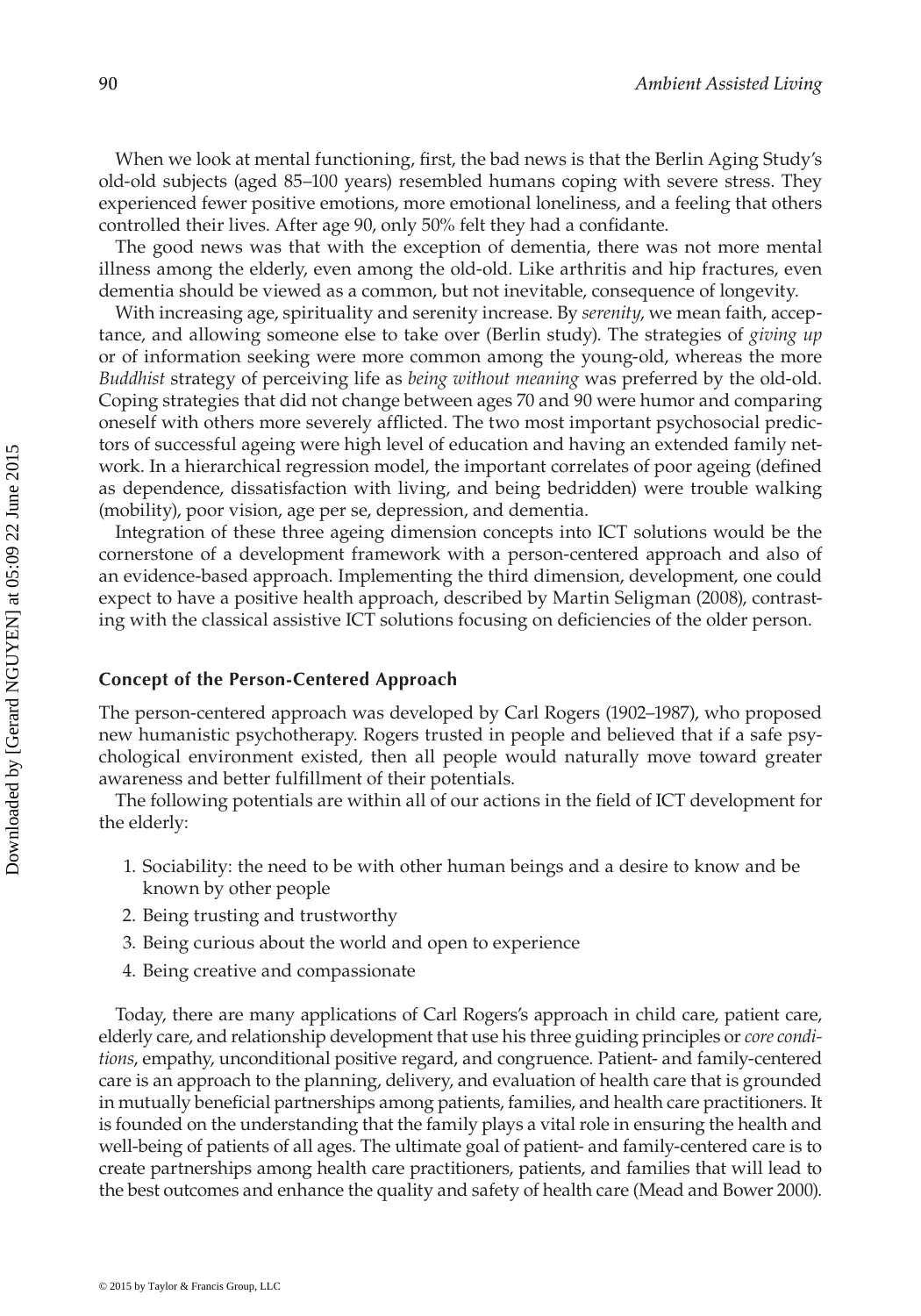<span id="page-4-0"></span>The person-centered approach applied to the elderly is defined as services, solutions, treatment, care, and ICT applications provided by caregiver services that place the person at the center of their own care and consider the needs of the older person's carers.

Person-centered care is about a collaborative and respectful partnership between the service provider and the service user:

- 1. Getting to know the service user as a person
- 2. Sharing of power and responsibility between the service user and service provider
- 3. Accessibility and flexibility of both the service provider as a person and of the services provided
- 4. Coordination and integration of care for the service user
- 5. Having an environment that is conducive to person-centered care for both service providers and service users

Bridging the ambition of AAL program objectives and the elderly-centered approach should be the framework of our ICT assistive technology development, aiming to maintain the autonomy and empowerment of the elderly and to leave the old paternalistic model of care. ICT development would not create a *new numeric control* of dependence.

#### **Elderly Ecosystem**

There are some common approaches to ecological interdependence. Any change in one component of a natural ecosystem influences the other components.

Human development is the result of continual and reciprocal interactions between the organism and its environment. The body and its environment influence each other, and constantly, each adapts in response to changes in the other. The adaptation is the balance between the strengths and weaknesses of the individual, and the risks and opportunities encountered in the environment. Urie Bronfenbrenner (1979) described the human environment as a set of five systemic levels, which are concentric structures that are included into each other and that hold each other within their functional relationships to varying degrees [\(Figure 5.1\):](#page-5-0) providers and set<br>  $\frac{1}{20}$  Bridging the ambititive should be the frameword the autonomy and employment<br>  $\frac{1}{20}$  Elderly Ecosystem<br>
There are some communications<br>  $\frac{1}{20}$  There are some communications<br>  $\frac{1}{20}$ 

- The ontosystem is the body itself, with its innate or acquired characteristics, the physical, emotional, intellectual, and behavioral.
- The exosystem is the social environment, the place or context in which the individual is not directly involved but which nevertheless influences their lives. It refers to physical locations but also to people and objects they contain, activities and roles that take place, and very often, the decisions made there.
- The microsystem is the place or immediate context in which the individual has an active and direct participation (family, clubs, social groups, etc.). It refers to physical locations but also to people and objects they contain, activities and role of tension there (the environment).
- The mesosystem is a set of links, relationships, and processes that take place between two or more microsystems.
- The macrosystem is a set of beliefs, ideologies, values, and way of life of a culture or subculture. This is the background that encompasses and influences all other systemic levels.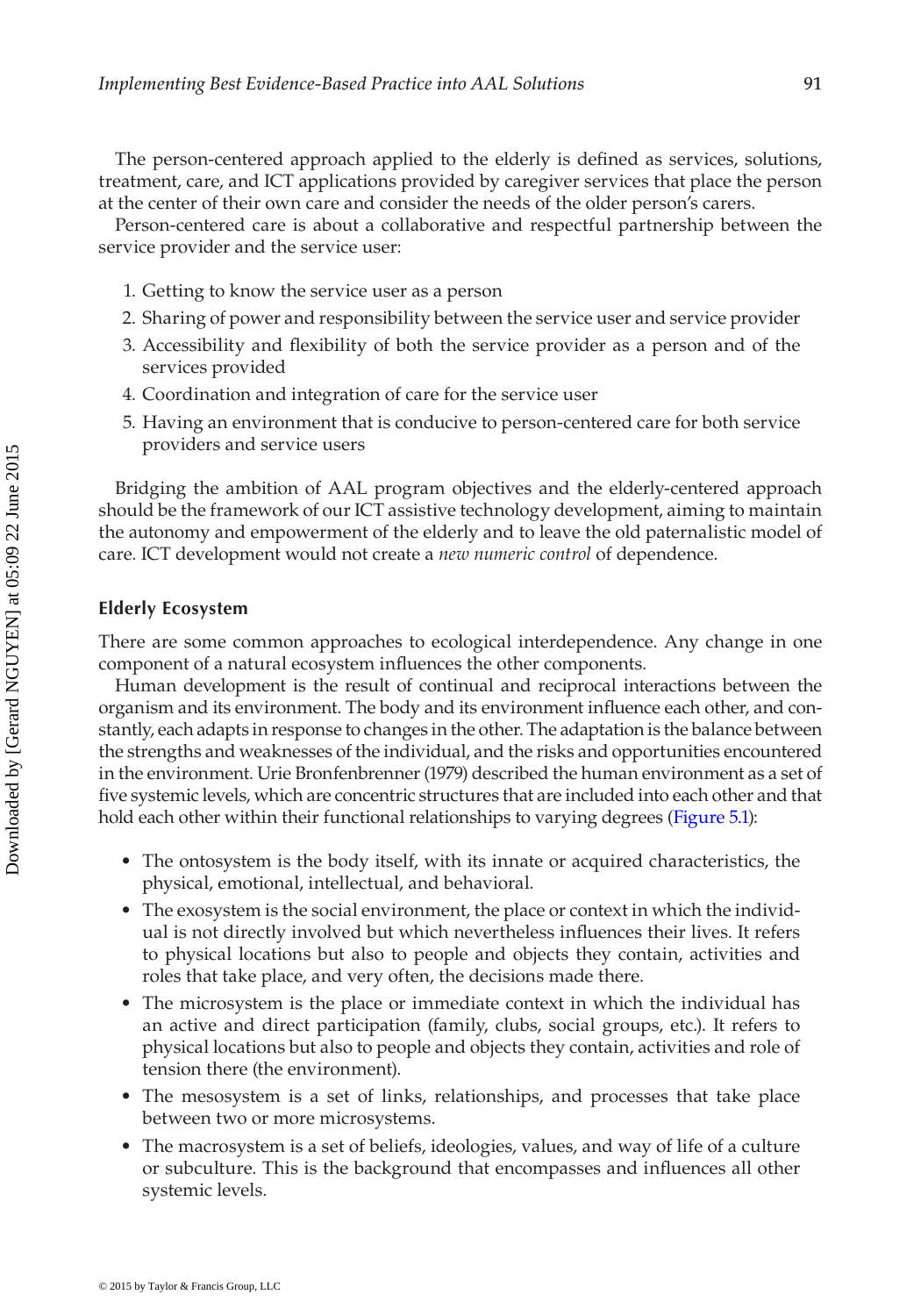<span id="page-5-0"></span>

**Figure 5.1** The elderly ecosystem.

Bronfenbrenner introduced also the concept of the chronosystem (Figure 5.2) to refer to models that examine the developmental change and the cumulative influence of environments over time (years).

The chronosystem applied to the elderly ecosystem is the life span and represents functional and physiological evolution with age.

The model proposes a perspective on the life cycle that allows taking into account the history, development, and interplay of environments. It refers to the influences arising from the



#### **Figure 5.2**

The chronosystem (or the life span): physiological and functional evolution with age.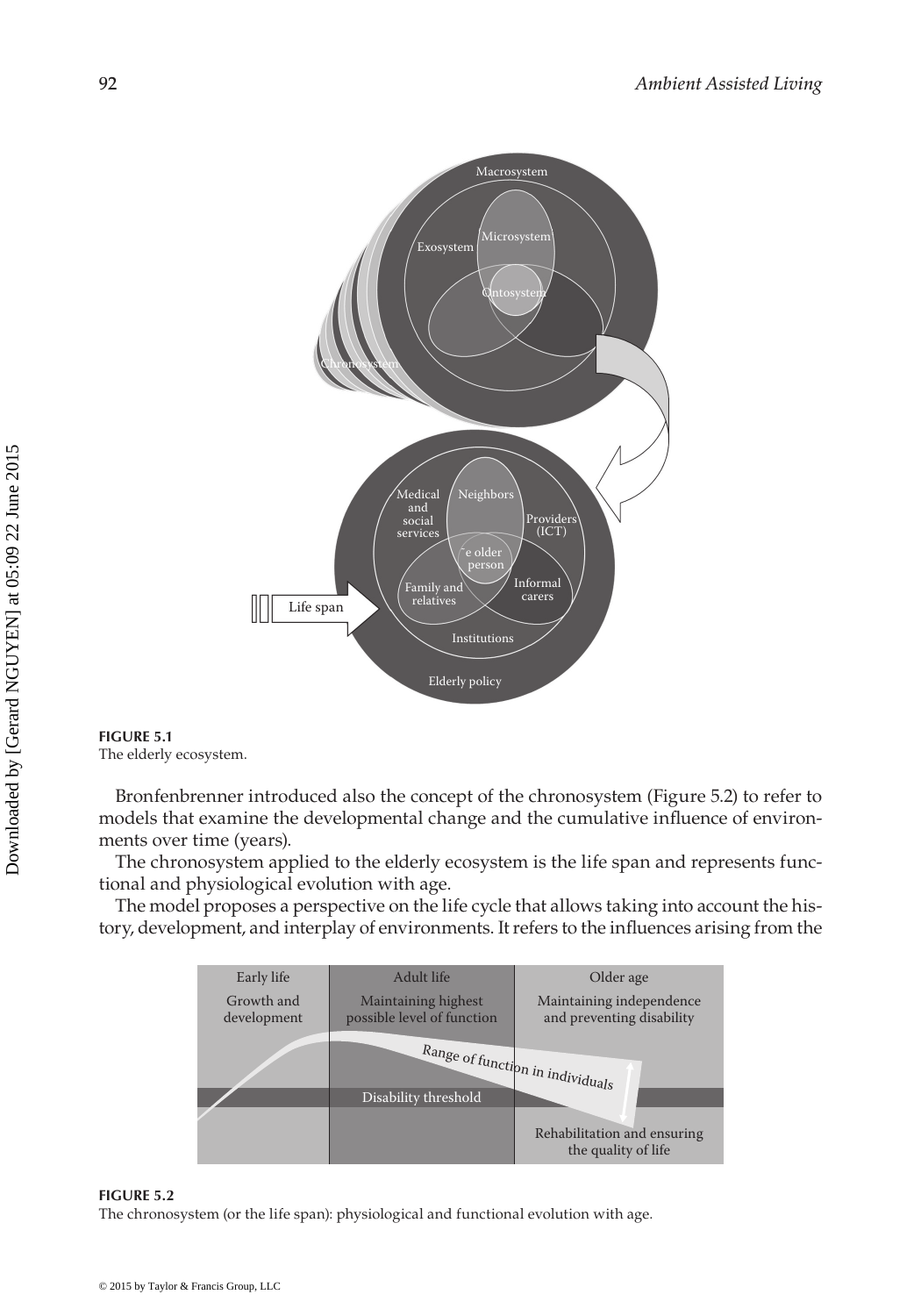passage of time. The individual is presented in a context through which different parts of evolution interact with various socioeconomic and cultural organisations and institutions.

This reading ecosystem with the vision of implementing ICT has the advantage of crossmatching the interaction of biogenetic factors, psychological resources, and lifestyle habits developed by the individual, the various organizations and social institutions, social and cultural values and economic conditions, and the social communities in web social media with on-demand add-on extensions. With the elderly-centered approach putting the elderly in the center of the human ecology concept as the ontosystem, one will see the necessity of a *social network* development of elderly care. The microsystem population represents *natural carers or helpers*.

Many innovative services and technical solutions, including assistive living environments, are brought to the market highly fragmented and do not adapt to the person's needs. This is due to an isolated business perspective without a thorough methodological framework to investigate the person's environment as an ecosystem.

One of the important impacts of an assistive living ecosystem approach is the systematic integration of a user interface requirement protocol according to impairments (Table 5.1).

The assistive living ecosystem is considered a paradigm that stimulates ICT innovation in favor of the elderly. An assistive living ecosystem ICT platform will aim to satisfy some of the primary needs of elderly people, such as alerts and control of basic vital parameters, and to satisfy some of the secondary needs, such as social interactions (Newell et al. 2006). The lack of web accessibility (easy to use, properly designed) will create an overexclusion (Fleming and Sum 2010).

An assistive living ecosystem ICT development designed for all should also be easy to use for operators and carers. Robotic products designed for an elder ecology must be conceived as part of a larger system of existing products and environments that serve elders and others in the ecology. When designing, first-order effects (such as fit) and second-order effects (such as social and cultural implications) must be considered (Forlizzi et al. 2004). Familiar

| Downloaded by [Gerard NGUYEN] at 05:09 22 June 2015 | framework to investigate the person's environment as an ecosystem.<br>One of the important impacts of an assistive living ecosystem approach is<br>integration of a user interface requirement protocol according to impairmer<br>The assistive living ecosystem is considered a paradigm that stimulates I<br>in favor of the elderly. An assistive living ecosystem ICT platform will aim t<br>of the primary needs of elderly people, such as alerts and control of basic vit<br>and to satisfy some of the secondary needs, such as social interactions (New<br>The lack of web accessibility (easy to use, properly designed) will create an<br>(Fleming and Sum 2010).<br>An assistive living ecosystem ICT development designed for all should also<br>for operators and carers. Robotic products designed for an elder ecology mus<br>as part of a larger system of existing products and environments that serve e<br>ers in the ecology. When designing, first-order effects (such as fit) and secone<br>(such as social and cultural implications) must be considered (Forlizzi et al. 2 |                                                           |  |  |  |
|-----------------------------------------------------|-----------------------------------------------------------------------------------------------------------------------------------------------------------------------------------------------------------------------------------------------------------------------------------------------------------------------------------------------------------------------------------------------------------------------------------------------------------------------------------------------------------------------------------------------------------------------------------------------------------------------------------------------------------------------------------------------------------------------------------------------------------------------------------------------------------------------------------------------------------------------------------------------------------------------------------------------------------------------------------------------------------------------------------------------------------------------------------------------------|-----------------------------------------------------------|--|--|--|
|                                                     | <b>TABLE 5.1</b>                                                                                                                                                                                                                                                                                                                                                                                                                                                                                                                                                                                                                                                                                                                                                                                                                                                                                                                                                                                                                                                                                    |                                                           |  |  |  |
|                                                     |                                                                                                                                                                                                                                                                                                                                                                                                                                                                                                                                                                                                                                                                                                                                                                                                                                                                                                                                                                                                                                                                                                     | Ambient Assisted Living User Interface Requirements       |  |  |  |
|                                                     | Impairments                                                                                                                                                                                                                                                                                                                                                                                                                                                                                                                                                                                                                                                                                                                                                                                                                                                                                                                                                                                                                                                                                         | <b>Interface Standards</b>                                |  |  |  |
|                                                     | Visual                                                                                                                                                                                                                                                                                                                                                                                                                                                                                                                                                                                                                                                                                                                                                                                                                                                                                                                                                                                                                                                                                              | Use of colors                                             |  |  |  |
|                                                     |                                                                                                                                                                                                                                                                                                                                                                                                                                                                                                                                                                                                                                                                                                                                                                                                                                                                                                                                                                                                                                                                                                     | Large text size                                           |  |  |  |
|                                                     |                                                                                                                                                                                                                                                                                                                                                                                                                                                                                                                                                                                                                                                                                                                                                                                                                                                                                                                                                                                                                                                                                                     | Background color of text                                  |  |  |  |
|                                                     |                                                                                                                                                                                                                                                                                                                                                                                                                                                                                                                                                                                                                                                                                                                                                                                                                                                                                                                                                                                                                                                                                                     | Background designs                                        |  |  |  |
|                                                     |                                                                                                                                                                                                                                                                                                                                                                                                                                                                                                                                                                                                                                                                                                                                                                                                                                                                                                                                                                                                                                                                                                     | Audio description of visual part                          |  |  |  |
|                                                     | Hearing                                                                                                                                                                                                                                                                                                                                                                                                                                                                                                                                                                                                                                                                                                                                                                                                                                                                                                                                                                                                                                                                                             | Volume control                                            |  |  |  |
|                                                     |                                                                                                                                                                                                                                                                                                                                                                                                                                                                                                                                                                                                                                                                                                                                                                                                                                                                                                                                                                                                                                                                                                     | Signing videos or animations                              |  |  |  |
|                                                     |                                                                                                                                                                                                                                                                                                                                                                                                                                                                                                                                                                                                                                                                                                                                                                                                                                                                                                                                                                                                                                                                                                     | Subtitles/captioning of videos                            |  |  |  |
|                                                     | Cognitive                                                                                                                                                                                                                                                                                                                                                                                                                                                                                                                                                                                                                                                                                                                                                                                                                                                                                                                                                                                                                                                                                           | Headings and subheadings                                  |  |  |  |
|                                                     |                                                                                                                                                                                                                                                                                                                                                                                                                                                                                                                                                                                                                                                                                                                                                                                                                                                                                                                                                                                                                                                                                                     | Scroll bars                                               |  |  |  |
|                                                     |                                                                                                                                                                                                                                                                                                                                                                                                                                                                                                                                                                                                                                                                                                                                                                                                                                                                                                                                                                                                                                                                                                     | Image/icons/graphs to illustrate textual content          |  |  |  |
|                                                     |                                                                                                                                                                                                                                                                                                                                                                                                                                                                                                                                                                                                                                                                                                                                                                                                                                                                                                                                                                                                                                                                                                     | Use of icons associated with buttons and pages            |  |  |  |
|                                                     | Dexterity                                                                                                                                                                                                                                                                                                                                                                                                                                                                                                                                                                                                                                                                                                                                                                                                                                                                                                                                                                                                                                                                                           | Big-size buttons/menu items                               |  |  |  |
|                                                     |                                                                                                                                                                                                                                                                                                                                                                                                                                                                                                                                                                                                                                                                                                                                                                                                                                                                                                                                                                                                                                                                                                     | Allowing users to control size and formatting of elements |  |  |  |
|                                                     |                                                                                                                                                                                                                                                                                                                                                                                                                                                                                                                                                                                                                                                                                                                                                                                                                                                                                                                                                                                                                                                                                                     | Keyboard shortcuts                                        |  |  |  |
|                                                     | Low literacy                                                                                                                                                                                                                                                                                                                                                                                                                                                                                                                                                                                                                                                                                                                                                                                                                                                                                                                                                                                                                                                                                        | Labels familiar to users                                  |  |  |  |
|                                                     |                                                                                                                                                                                                                                                                                                                                                                                                                                                                                                                                                                                                                                                                                                                                                                                                                                                                                                                                                                                                                                                                                                     | Explanation of descriptions                               |  |  |  |
|                                                     | © 2015 by Taylor & Francis Group, LLC                                                                                                                                                                                                                                                                                                                                                                                                                                                                                                                                                                                                                                                                                                                                                                                                                                                                                                                                                                                                                                                               |                                                           |  |  |  |

#### **Table 5.1**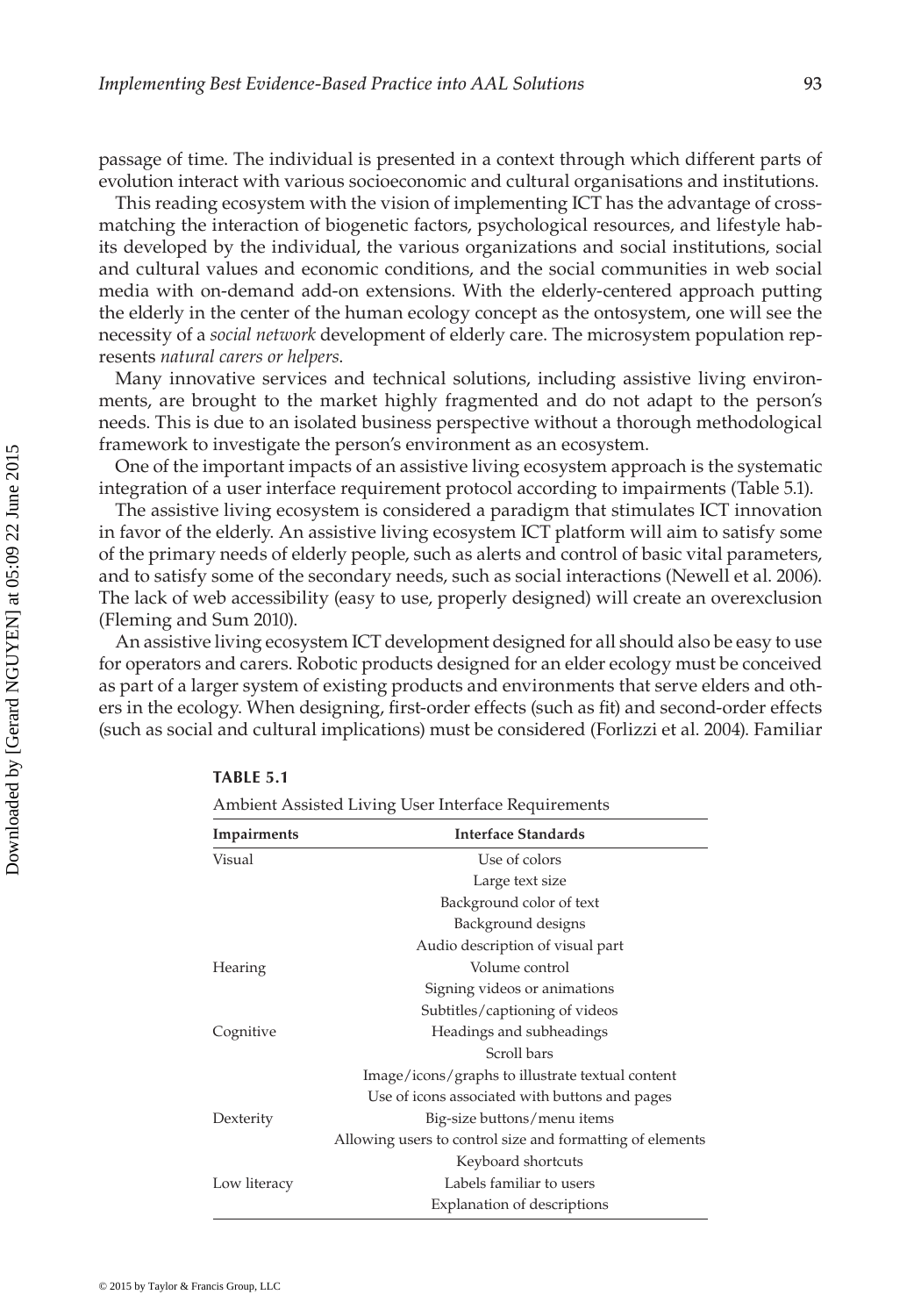<span id="page-7-0"></span>product forms with augmented product functionality will fit the system and maximize early product adoption.

The ecology of ageing in the design and the development of assistive technologies for the elderly has to be considered a framework toward best evidence practice.

#### **Evidence-Based Practice**

#### **Appraisal of Evidence-Based Practice**

During the last decades, the concepts of evidence-based practice have stimulated wideranging interest among health professionals as one of the central foundations underpinning the organization and provision of care services (Grol and Grimshaw 2003). The core of the evidence-based approach is decision making (between a patient and a doctor or a caregiver). This first concept concerning decision making for individual patients is named evidencebased medicine (EBM). EBM is the conscientious, explicit, and judicious use of current best evidence in making decisions about the care of individual patients. The practice of EBM means integrating individual clinical expertise with the best available external clinical evidence from systematic research. By *individual clinical expertise*, we mean the proficiency and judgment that individual clinicians acquire through clinical experience and clinical practice. Increased expertise is reflected in many ways but especially in more effective and efficient diagnosis and in the more thoughtful identification and compassionate use of individual patients' predicaments, rights, and preferences in making clinical decisions about their care. Example the organization and p<br>evidence-based approached approached approximately This first concept concept concept concept concept concept concept means integrating indidence from systematic independent that individual

By *available evidence* we mean clinically relevant research, often from the basic sciences of medicine but especially from patient-centered clinical research, into the accuracy and precision of diagnostic tests (including the clinical examination), the power of prognostic markers, and the efficacy and safety of interventions (therapeutic, rehabilitative, preventive, and assistive regimens).

In contrast, a wider approach called evidence-based health care (EBHC) incorporates approaches to understanding the target population's and practitioners' beliefs, values, and attitudes. This approach also takes account of evidence at a population level, such as the burden of disease and implications for resource utilization including delivery of care.

Considering that ICT solutions for the elderly population have somewhere a link to and an impact on health status from a population and individual perspective, evidence-based practice will include EBM and EBHC.

#### **Evidence-Based Approach**

Decisions about groups or populations are a combination of three factors: evidence, values, and resources. Most of the time, many decisions (i.e., health care decisions) are driven by values and resources, as opinion-based decision making. Little attention has been given or is paid to applying any evidence from research. Even in cases for which the evidence is low or lacking, the decision made in the context of increasing pressure on resources has to follow the transition from opinion-based to evidence-based decision making (Corring and Cook 1999).

ICT solutions developed in the elderly may be considered as decision-making systems or processes. Besides the technology framework, every ICT solution development in the elderly must be based on a systematic appraisal of the best evidence available. A critical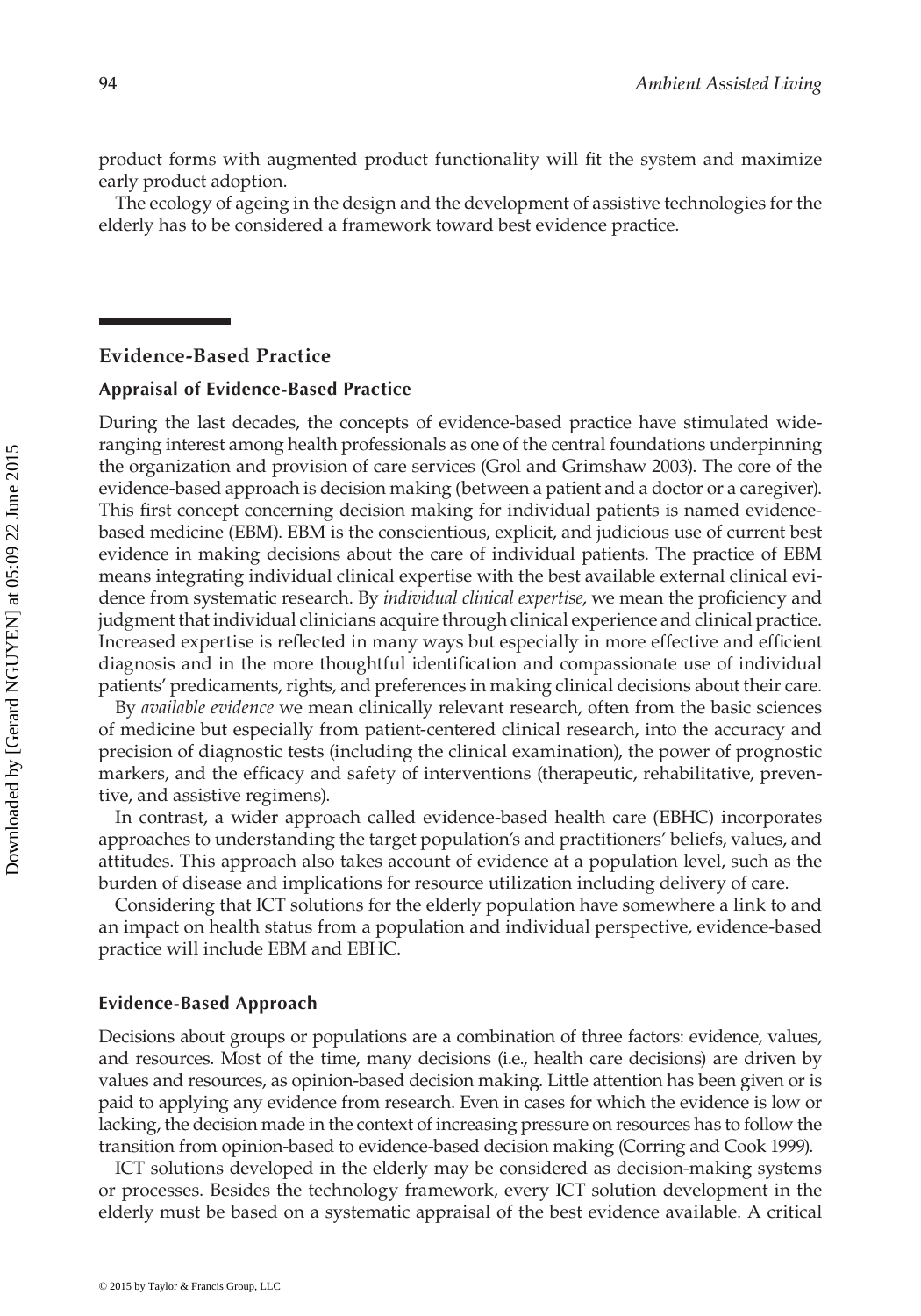#### <span id="page-8-0"></span>**Table 5.2**

Skills for Evidence-Based Decision-Making Management

| <b>Skills</b>                                                                                                                                                                               |
|---------------------------------------------------------------------------------------------------------------------------------------------------------------------------------------------|
| To ask the <i>right</i> questions (research, use, population, outcomes, etc.)                                                                                                               |
| To define a priori criteria such as effectiveness, safety, and acceptability                                                                                                                |
| To track down the evidence (to find articles and validated information, to have expert opinions, etc.)                                                                                      |
| To assess the quality of evidence (what is the available level of evidence?)                                                                                                                |
| To assess whether the results of existing research are generalizable or applicable to the target population<br>(to define the experimental population [study sample] among the final users) |
| To define an experimental plan including a cost-effectiveness approach                                                                                                                      |
| To publish the results in peer-reviewed journals                                                                                                                                            |
| To define an implementation plan for the population                                                                                                                                         |
| To test the use and to measure best use and misuse                                                                                                                                          |
| To define a risk management plan                                                                                                                                                            |
| To define a reevaluation of evidence                                                                                                                                                        |

pathway of questions may help every project leader find and apply the best evidence available (Green and Kreuter 2005). This requires the development of evidence management skills (Table 5.2). To define a risk management<br>
To define a reevaluation of e<br>
able (Green and Kreut<br>
skills (Table 5.2).<br>
Tracking Down the Ev<br>
The evidence-based a<br>
evidence available, and<br>
evidence available, and<br>  $\sum_{i=1}^{\infty}$ <br>  $\sum_{i=1$ 

## **Tracking Down the Evidence: The Value of Information**

The evidence-based approach consists of three key stages: producing evidence, making evidence available, and using evidence (Figure 5.3).



**Figure 5.3**

The three stages of the evidence-based approach.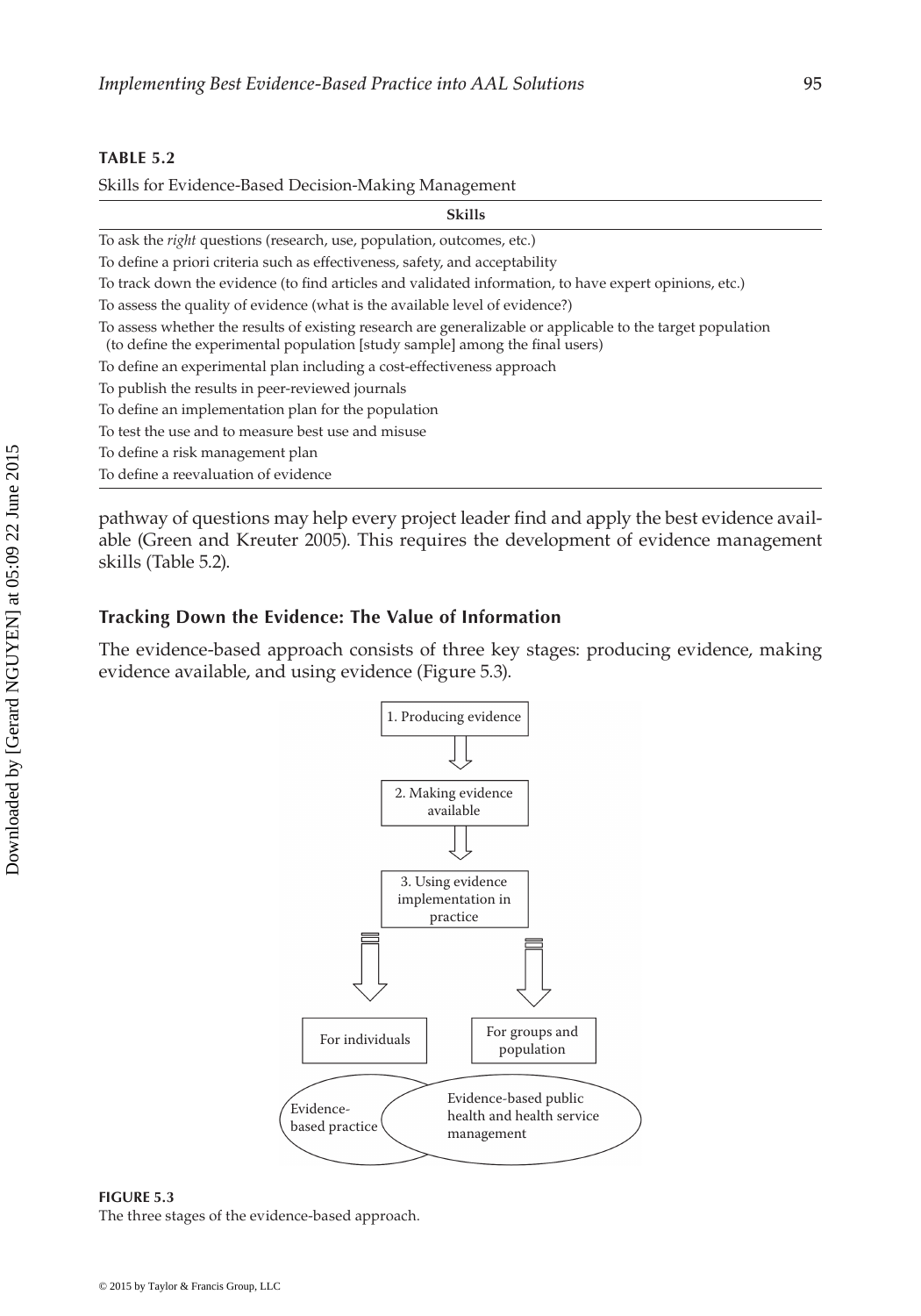<span id="page-9-0"></span>Evidence comes from research. There are over 2 million research articles in the world's health care literature each year. One could add hundreds of thousands of scientific publications on ICT. The challenge is to be able to access effectively the information required to address the specific decision-making needs and to be able to use the information appropriately. Making the evidence available is valuable. In the era of Web 2.0, access to information has changed the scene and the scenario. In the era of Web 2.0, patients and final users have access to similar professional information, which forms the basis of discussion and negotiation. They also produce information via social media, blogs, tweets, etc. Access to information also increases the patient's and user's sense of autonomy and ability to take responsibility for their health.

However, not all sources provide information of equal quality or relevance.

ICT solutions should nowadays include options on information analysis, knowledge organization, and management. Portals must define the information production sources, the links with relevant libraries and scientific databases (such as MEDLINE, Embase, PASCAL, Cochrane Collaboration, etc.), and undergo some certifications. Health on the net (HON) certification has to be a prerequisite, and a conflict-of-interest policy has to be transparent. Quality of information, specifically information in the field of gerontology and gerontotechnology, will be the key challenge of the AAL evaluation policy.

## **Levels of Evidence**

## *Example of Low Evidence: Do We Answer to Carers' Unmet Needs?*

## **Table 5.3**

| the links with relevant libraries and scientific databases (such as MEDLINE, Embase,<br>PASCAL, Cochrane Collaboration, etc.), and undergo some certifications. Health on the<br>net (HON) certification has to be a prerequisite, and a conflict-of-interest policy has to be<br>transparent. Quality of information, specifically information in the field of gerontology<br>and gerontotechnology, will be the key challenge of the AAL evaluation policy. |                            |                                                                                                                                                                                                                                                                                            |  |  |
|---------------------------------------------------------------------------------------------------------------------------------------------------------------------------------------------------------------------------------------------------------------------------------------------------------------------------------------------------------------------------------------------------------------------------------------------------------------|----------------------------|--------------------------------------------------------------------------------------------------------------------------------------------------------------------------------------------------------------------------------------------------------------------------------------------|--|--|
|                                                                                                                                                                                                                                                                                                                                                                                                                                                               | <b>Levels of Evidence</b>  |                                                                                                                                                                                                                                                                                            |  |  |
| It is possible to conceptualize a hierarchy of evidence (Muir Gray 2001). This particular<br>hierarchy is used to prepare guidelines of good practice in medicine in order to give some<br>idea of the grade of evidence (Table 5.3).                                                                                                                                                                                                                         |                            |                                                                                                                                                                                                                                                                                            |  |  |
| <b>Example of Low Evidence: Do We Answer to Carers' Unmet Needs?</b>                                                                                                                                                                                                                                                                                                                                                                                          |                            |                                                                                                                                                                                                                                                                                            |  |  |
| <b>TABLE 5.3</b>                                                                                                                                                                                                                                                                                                                                                                                                                                              |                            | Caring for others is a human value. Caring is everybody's task during the life cycle as<br>life expectancy has been extended. It generates financial, health, and social activities and                                                                                                    |  |  |
|                                                                                                                                                                                                                                                                                                                                                                                                                                                               |                            |                                                                                                                                                                                                                                                                                            |  |  |
|                                                                                                                                                                                                                                                                                                                                                                                                                                                               | Evaluation (GRADE)         | Grades of Evidence: Grading of Recommendations Assessment, Development, and                                                                                                                                                                                                                |  |  |
| Code                                                                                                                                                                                                                                                                                                                                                                                                                                                          | <b>Quality of Evidence</b> | Definition                                                                                                                                                                                                                                                                                 |  |  |
| А                                                                                                                                                                                                                                                                                                                                                                                                                                                             | High                       | effect.<br>• Several high-quality studies with consistent results<br>· In special cases: one large, high-quality multicenter trial                                                                                                                                                         |  |  |
| B                                                                                                                                                                                                                                                                                                                                                                                                                                                             | Moderate                   | Further research is very unlikely to change our confidence in the estimate of<br>Further research is likely to have an important impact on our confidence in<br>the estimate of effect and may change the estimate.<br>• One high-quality study<br>• Several studies with some limitations |  |  |
| C                                                                                                                                                                                                                                                                                                                                                                                                                                                             | Low                        | Further research is very likely to have an important impact on our confidence<br>in the estimate of effect and is likely to change the estimate.<br>• One or more studies with severe limitations                                                                                          |  |  |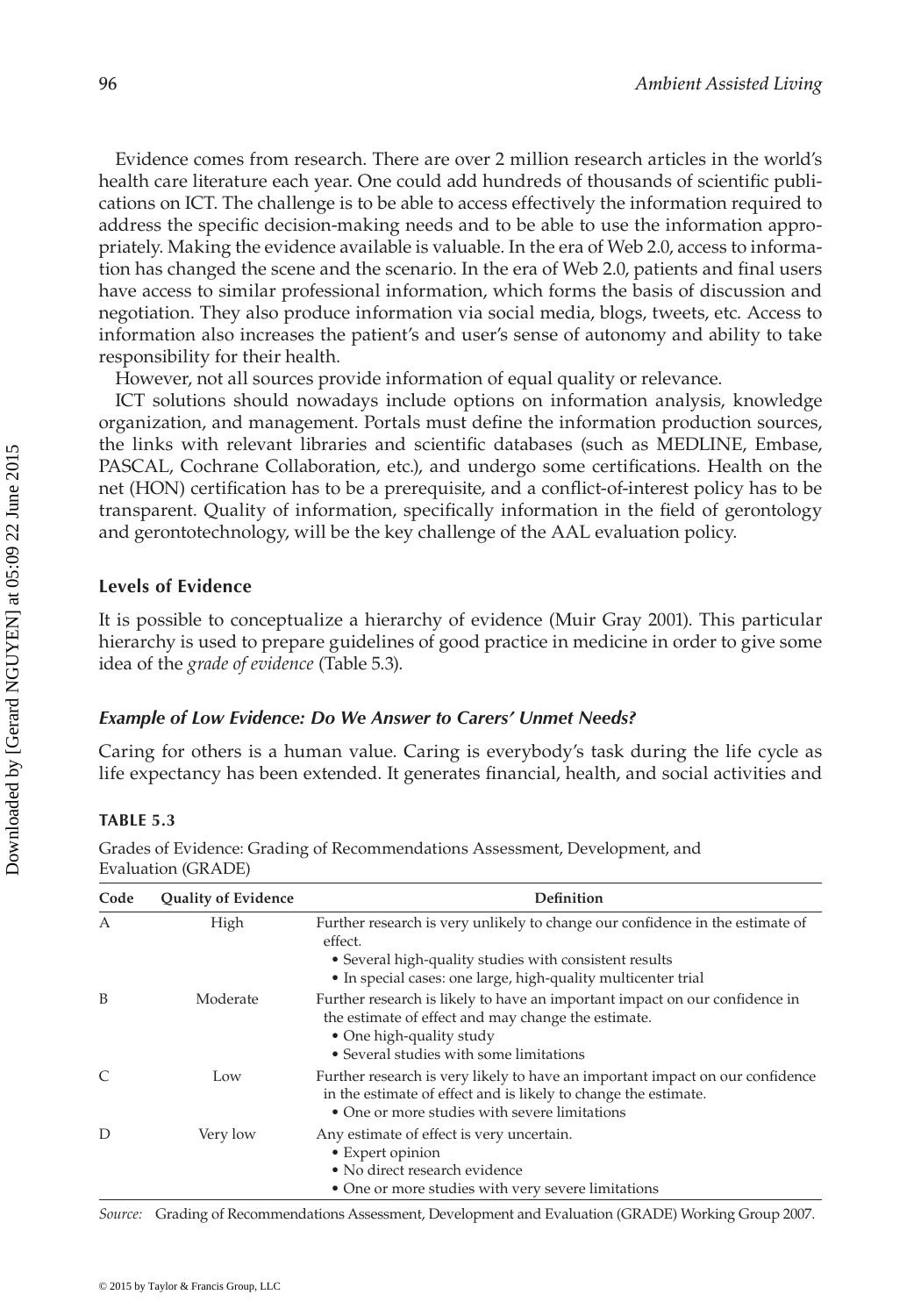<span id="page-10-0"></span>penalties. Care of older persons by family and friends, defined as *informal carers*, has provided the nutshell of home care and will continue to do so in the future everywhere across Europe.

In the European Union of 27 members (EU 27), it was estimated that there were more than 19 million carers and that the numbers would increase by 13% by 2030 to 21.5 million providing at least 20 hours of care a week and 10.9 million providing at least 35 hours of care a week (source, European Quality of Life Survey [EQLS] described by Anderson et al. 2009). Recalculation to include only those who report they are involved in caring on a daily basis leads to an estimate that 32 million people care on a daily basis.

The gendered nature of informal care is clearly evident, with more women than men. According to EUROFAMCARE, 76% of those caring for an older person were found to be women. Women were also predominately found to be the main older person cared for (68%). Carers of older people were children of the older persons. There may be a care gap in the years ahead with the demand of informal carers outweighing the needs. There is a growing concern that the reliance on family carers in Europe in the future will not be sustainable. The concentration of carers in the age group of 50–64 reflects the prevalence of older people as the recipients of care.

The Eurofamcare study reported by Triantafillou et al. (2006) on older peoples' needs for care and help reported by family carers across Europe:

- Domestic needs, household: 92%
- Emotional/psychological/social needs, companionship, reassurance: 89%
- Mobility needs, inside or outside; transport: 82%
- Financial management, paying bills from the older person's money: 80%
- • Organizing and managing care support, contacting services: 79%
- • Health care needs, assistance with medication, medical treatment, rehabilitation: 79%
- Physical/personal care needs, washing, dressing, eating, going to the toilet: 66%
- Financial support: 36%

Caring for others is an enriching and rewarding experience when the expectations placed on carers are reasonable and adequate support is provided. Caring can also be a source of burden and stress, with costs to many aspects of the carers' life—emotionally, physically, socially, and financially.

User-friendly ICT has a vital part in facilitating care by family members and in supporting care providers to enable them to do so. Therefore, ICT should respond to the service provisions made by carers and also should aim to relieve the burden of caring. The highest quality of life reported may reflect the availability of support services and the policies for carers.

## *Example of High Evidence: Preventing Falls*

Falls in the elderly are a public health problem. Falls occur in 30–60% of older adults each year, and 10–20% of these result in injury, hospitalization, and/or death. Most falls are associated with identifiable risk factors. Fall prevention has been an area of active research over the past 20 years. There is evidence that multifactorial interventions reduce falls and the risk of falling in hospitals and may do so in nursing care facilities. Vitamin D or a growing concern that sustainable. The concern that sustainable in the concern of the Eurofamcare studies of the Eurofamcare studies of the Mobility needs, i.e. Financial manage of Depanizing and i.e. Health care nee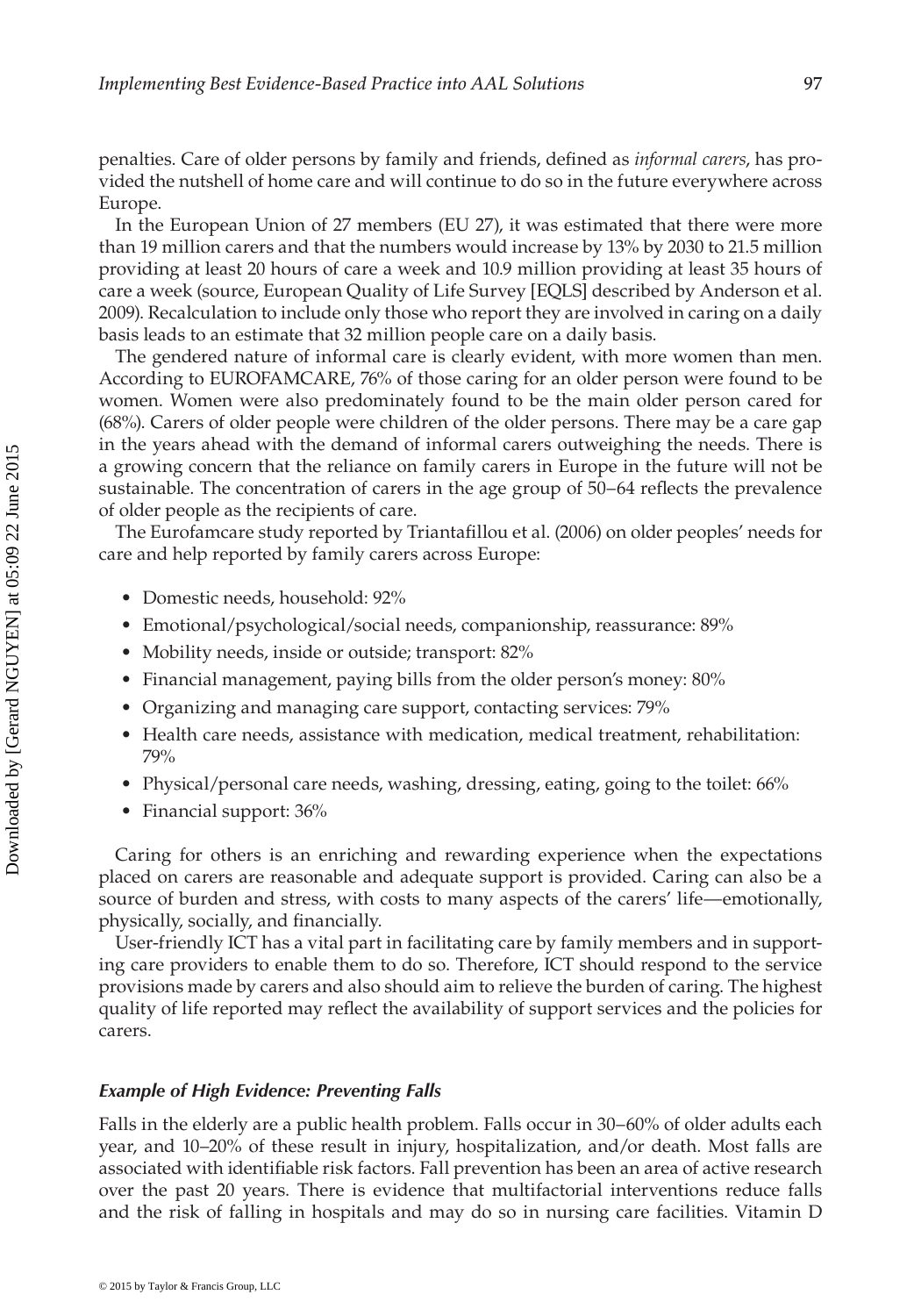<span id="page-11-0"></span>supplementation is effective in reducing the rate of falls in nursing care facilities. Exercise in hospital settings appears effective, but its effectiveness in nursing care facilities remains uncertain.

Recent research shows that detection and amelioration of risk factors can significantly reduce the rate of future falls. Other evidence-based fall reduction methods include systematic exercise programs and environmental inspection and improvement programs. Those combining all these approaches seem to have the strongest effects on the consequences of falls (hip fracture, hospitalization, loss of autonomy, etc.).

Recent international groups have developed useful clinical guidelines for reducing the risk of falls.

Contrary to this evidence, ICT solutions or assistive technology has been developed over time mainly for the detection of falls and not for fall prevention.

## **Evidence-Based Practice for AAL Solutions**

ICT or assistive technologies could be considered as interventions aiming somehow to increase the autonomy and the quality of life of elderly people. Keep in mind that these interventions are for a frail population with a high prevalence of *gerontology diseases*. Implementation of an evidence-based approach in the development of ICT solutions is the best value for money. **Evidence-Based Pr.**<br>
CCT or assistive techn<br>
increase the autonomy<br>
interventions are for<br>
Implementation of an tomory.<br>
Few data existed to 1<br>
A number of generaliz<br>
1. The technology s<br>
2. There is marked 1<br>
3. The ava

Few data existed to build research (external) evidence in the field of ICT for the elderly. A number of generalizations can be made on the basis of the literature:

- 1. The technology studied to date is often unreliable.
- 2. There is marked resistance to the acceptance of most of the technologies available.
- 3. The available technologies are no substitute for supportive human contact.
- 4. The technology should be tailored to the needs of the person.
- 5. The simpler the technology, the more likely it is to have a beneficial effect.
- 6. There is a great need for better-designed studies with larger samples.

Within the context of low external evidence, with the lack of convincing research published studies, a review of all sources of information, experts' opinions in both fields of ICT and gerontology, and users' qualitative and quantitative evaluation of unmet needs is mandatory.

#### **Table 5.4**

The PRECEDE–PROCEED Model

| <b>PRECEDE Phases</b>                                                   | <b>PROCEED Phases</b>             |
|-------------------------------------------------------------------------|-----------------------------------|
| <b>Phase 1</b> —Social diagnosis                                        | Phase 5-Implementation            |
| <b>Phase 2—Epidemiological, behavioral, and environmental diagnosis</b> | <b>Phase 6-Process evaluation</b> |
| <b>Phase 3—Educational and ecological diagnosis</b>                     | <b>Phase 7—Impact evaluation</b>  |
| <b>Phase 4—Administrative and policy diagnosis</b>                      | <b>Phase 8-Outcome evaluation</b> |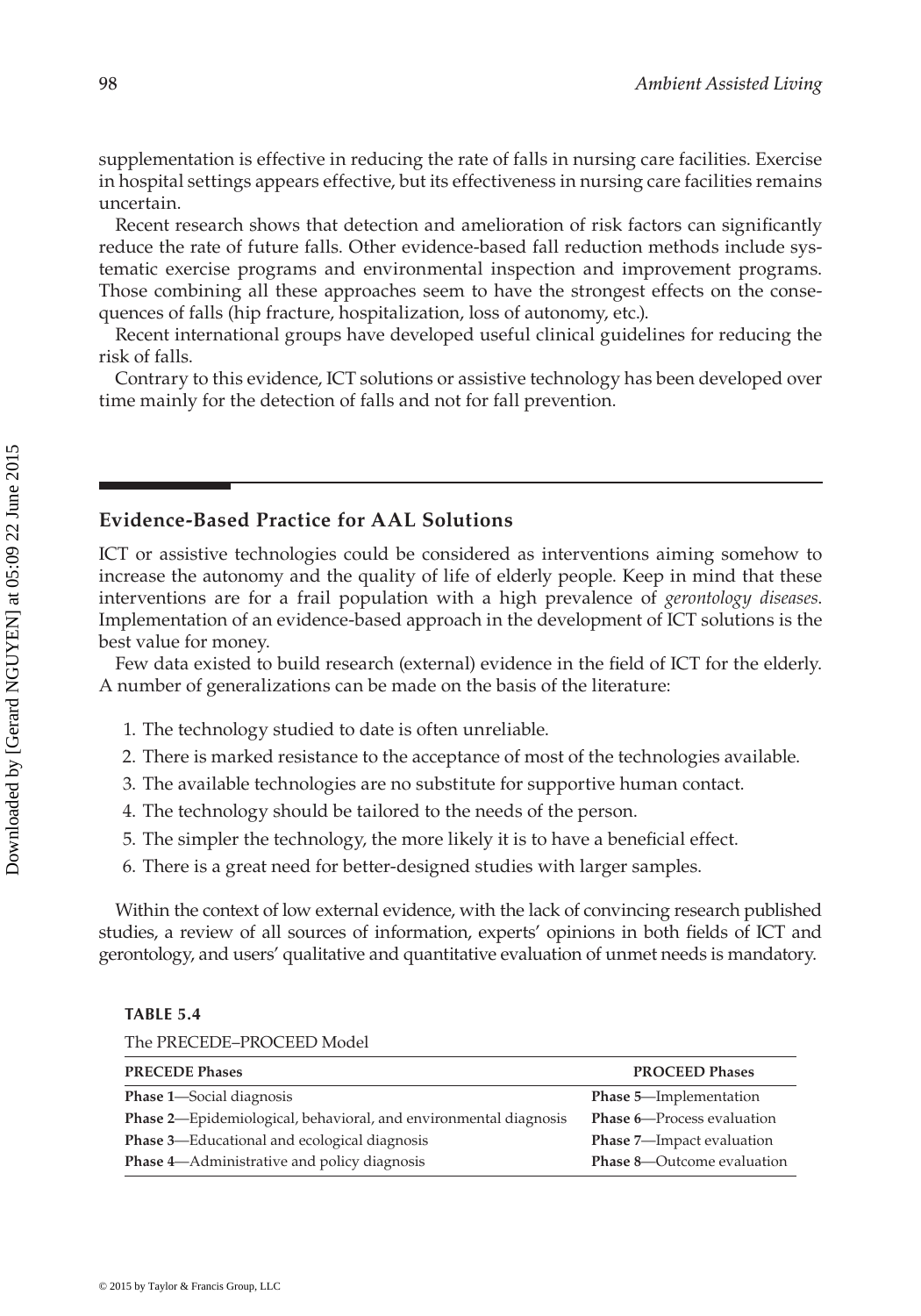<span id="page-12-0"></span>Users' evaluations and opinions on a web-based platform or social media or by interviews are possible approaches to increase the level of evidence and to certify or validate ICT solutions. In the field of health care the predisposing, reinforcing and enabling constructs in educational diagnosis and evaluation-policy, regulatory and organizational constructs in educational environmental development (PRECEDE–PROCEED) [\(Table 5.4\)](#page-11-0) model of health planning and evaluation could be adapted in the assessment phase of high-health-careimpact ICT solutions.

# **Implementing Best Evidence Practices in AAL Solutions: Guidelines Needed**

Designing guidelines of evidence-based practice in the field of AAL solutions is challenging. One may remember the conclusion of Richard Grol and Jeremy Grimshaw (2003): "If you would like to start tomorrow to change practice and implement evidence, prepare well: involve the relevant people; develop a proposal for change that is evidence-based, feasible, and attractive; study the main difficulties in achieving the change, and select a set of strategies and measures at different levels linked to that problem; of course, within your budget and possibilities. Define indicators for measurement of success and monitor progress continuously or at regular intervals. And, finally, enjoy working on making patients' care more effective, efficient, safe, and friendly." **EXECUTE FRANCIS CONTROLL CONTROLL CONTROLL CONTROLL CONTROLL DEVIDENT CONTROLL DEVIDENCIS CONTROLL DEVIDENCIS CONTROLL DEVIDENCIS CONTROLL DEVIDENCIS CONTROLL DEVIDENCIS CONTROLL DEVIDENCIS CONTROLL DEVIDENCIS CONTROLL D** 

Guidelines could be developed on different aspects:

- 1. The development of ICT solutions in the elderly would be done on the model of LivingLab based on coconception with users supported by the European Network of Living Labs (EnoLL).
- 2. AAL projects will include
	- a. The review of existing data and information on unmet needs
	- b. The description of the ecosystem of the final users
	- c. The description of the target population with at least the *autonomy* status with the use of validated scales (activities of daily living [ADL], instrumental activities of daily living [IADL], etc.)
	- d. The territory or the perimeter of action
	- The definition and the metrology of the primary global public health indicators or use benefits indicators
		- i. Quality-of-life scales
		- ii. Autonomy grids
		- iii. Acceptability
		- iv. Medicoeconomics
	- The comparative study versus nonintervention
- 3. AAL projects will have a risk management plan including the follow-up of the elderly abuse (weakness abuse) risks.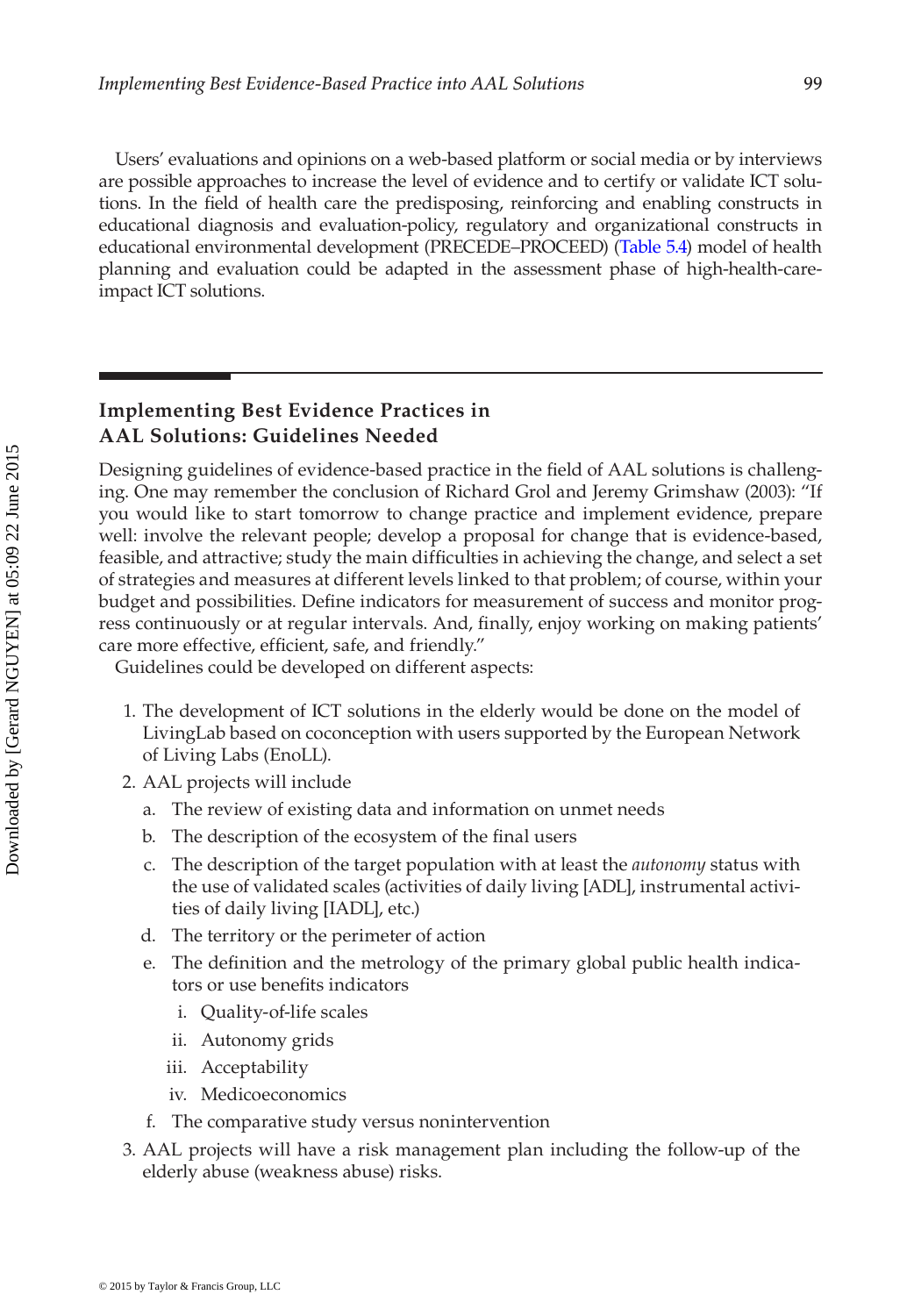## <span id="page-13-0"></span>**Table 5.5**

Design Guidelines and Example of Design Recommendations

| Design Guideline                                                                    | Recommendations                                                                              |
|-------------------------------------------------------------------------------------|----------------------------------------------------------------------------------------------|
| Robotic products must fit the ecology as part of a                                  | Consider scale and footprint.                                                                |
| system.                                                                             | Consider placement in the home environment.                                                  |
|                                                                                     | Make the product portable and usable beyond a home<br>context.                               |
|                                                                                     | Use familiar product forms to inspire early adoption.                                        |
| Robotic products must support the migrating values                                  | Provide a natural, "walk-up-and-use" interface.                                              |
| of the elderly and others within the ecology.                                       | Allow the user to initiate product interactions.                                             |
|                                                                                     | Provide more than one choice to complete any given<br>task.                                  |
|                                                                                     | Provide options for aesthetic appearance.                                                    |
| Robotic products must be functionally adaptive.                                     | Provide multimodal input and consistent lightweight<br>output.                               |
|                                                                                     | Support universal access and use by the largest                                              |
|                                                                                     | number of people in the ecology.                                                             |
|                                                                                     | Provide mutable functionality for different users and<br>contexts.                           |
|                                                                                     | 4. AAL projects will comply regarding the respect of autonomy of the subject, which          |
| means that an informed consent form has to be signed.                               |                                                                                              |
| required. A design guideline is part of development (Table 5.5).                    | 5. Web accessibility and interfaces responding to impairments are the minimum                |
|                                                                                     | 6. Web-based platform services should have a description of the data warehouse,              |
| data management, and data analysis.                                                 |                                                                                              |
| 7. A quality process has to be defined and followed.                                |                                                                                              |
|                                                                                     |                                                                                              |
| 8. Audits have to be performed.                                                     |                                                                                              |
|                                                                                     |                                                                                              |
|                                                                                     |                                                                                              |
| Elderly ICT Ecosystem: An Evidence-Based                                            |                                                                                              |
| <b>Approach Proposal for the Future</b>                                             |                                                                                              |
| are convinced that ICT solutions to elderly care are innovative interventions       | Coming back to the two most important unanswered questions of the AAL program, we            |
|                                                                                     | To support maintaining the health and functional capability of elderly individuals           |
| • To increase the efficiency and productivity of used resources in ageing societies |                                                                                              |
|                                                                                     | These two objectives are the background of a framework focused on an evidence-based          |
|                                                                                     | practice. We will propose an evidence-based stepwise approach and an evidence-based orga-    |
|                                                                                     | nization within the elderly ecosystem. ICT solutions and assistive technology should inte-   |
|                                                                                     | grate some evidence from the gerontology and geriatric disciplines to become innovative      |
|                                                                                     | gerontotechnology as interventions to address the two remaining AAL objectives (Figure 5.4). |
|                                                                                     |                                                                                              |
|                                                                                     |                                                                                              |

- 4. AAL projects will comply regarding the respect of autonomy of the subject, which means that an informed consent form has to be signed.
- 5. Web accessibility and interfaces responding to impairments are the minimum required. A design guideline is part of development (Table 5.5).
- 6. Web-based platform services should have a description of the data warehouse, data management, and data analysis.
- 7. A quality process has to be defined and followed.
- 8. Audits have to be performed.

# **Elderly ICT Ecosystem: An Evidence-Based Approach Proposal for the Future**

- • To support maintaining the health and functional capability of elderly individuals
- To increase the efficiency and productivity of used resources in ageing societies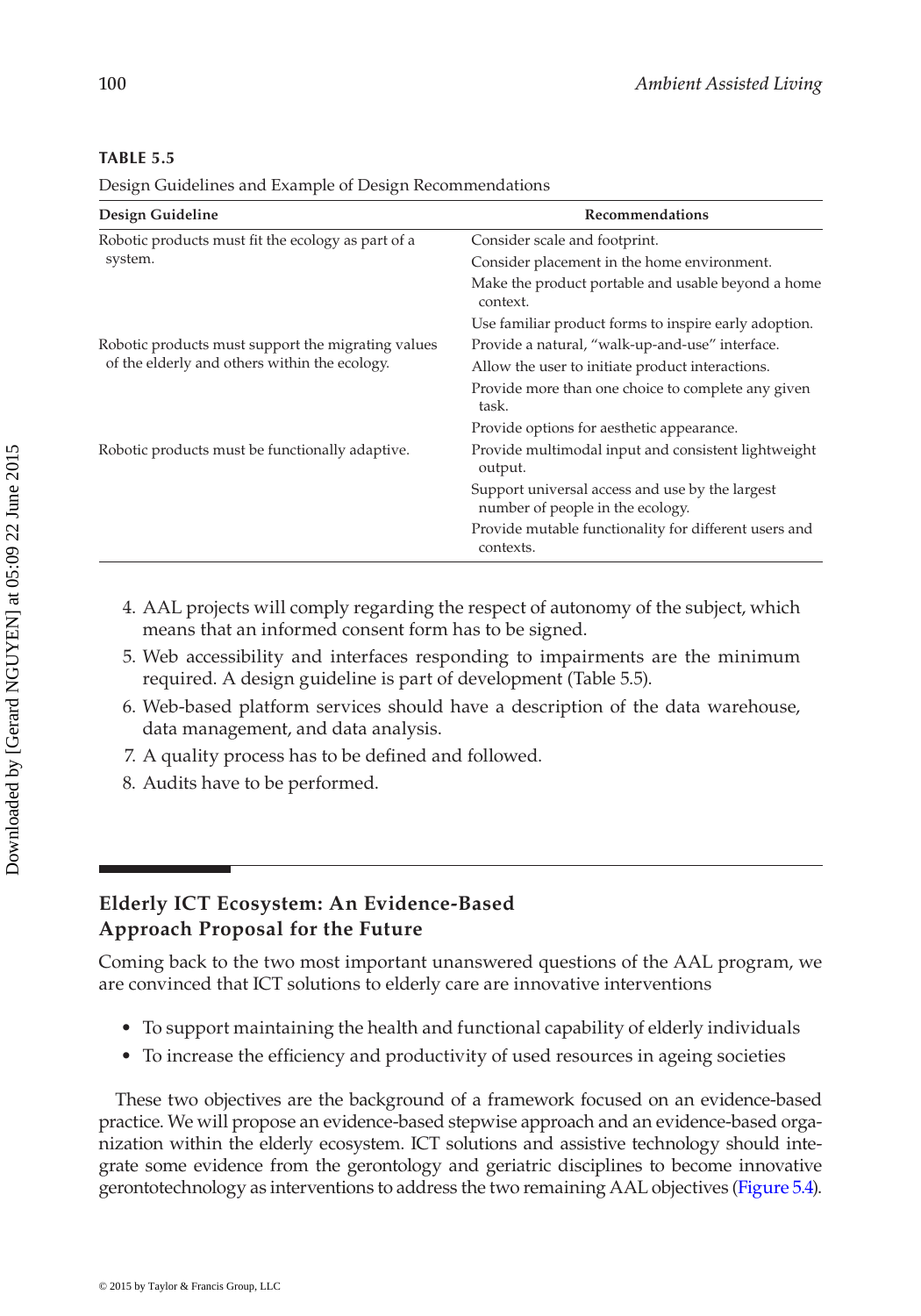<span id="page-14-0"></span>

#### **Figure 5.4**

Elderly ICT ecosystem and evidence-based approach: a certification pathway.

#### **Conclusion**

The realities of health care complexity, the frail status of our final user population together with masked or visible impairments adding to the *invasive* intervention nature of any ICT solutions or assistive technologies in daily life, led us to rethink our practice. A minimum set of best-practice guidelines may be welcome. The ambition of all ICT in the elderly is, besides the economical development of ICT solutions, services, tools, or equipment, an improvement of some global health indicators and the quality of life of the elderly. A minimum level of evidence is needed. A culture of research and evaluation complying with scientific research methodology should be boosted. The line between ICT solutions or assistive technologies and medical devices is blurred and, in some cases, is nonexistent. Many ICT solutions are models of web-based services; added value created by the data analysis via data mining and new approaches of data analysis in the era of Web 2.0 has to become a standard. The challenge in the near future will be to transform patient-related information into patient-related outcomes with appropriate tools and methodology. CONTRESS TRIGURE 5.4<br>
Elderly ICT ecosystem and c<br>
COnclusion<br>
The realities of health with masked or visible<br>
solutions or assistive two set of best-practice gu<br>
is, besides the econom<br>
an improvement of solutions at<br>
an

ICT could be the key to progress, or it could be harmful to a frail population. An evidence-based approach, which is good value for money, will help ICT solution providers to reach the market with a sustainable business by responding to unmet needs and also to the cost-effectiveness vision of decision-making stakeholders and public buyers of innovative equipment.